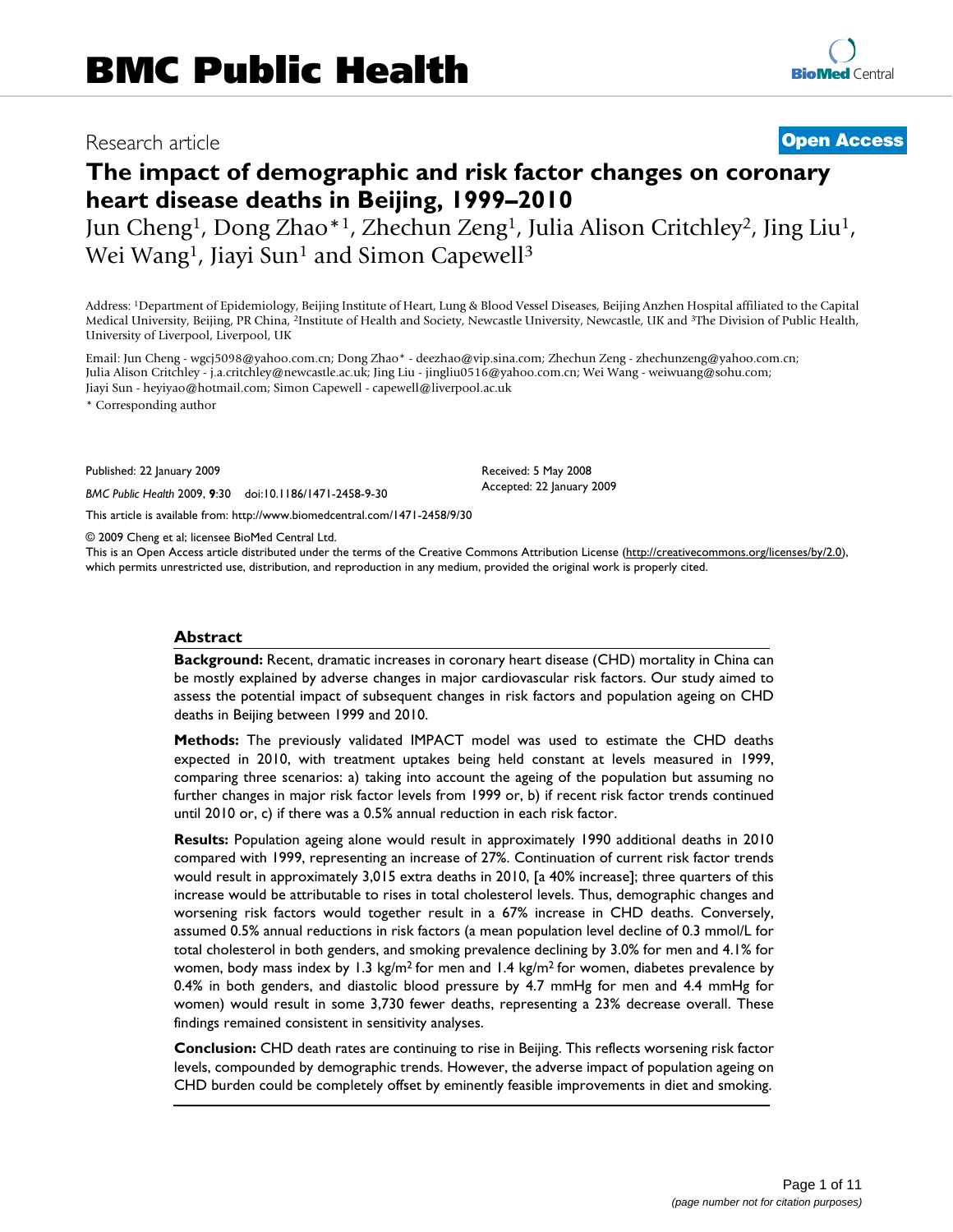# **Background**

Coronary heart disease (CHD) mortality rates have halved in most industrialized countries since the 1980s [\[1](#page-9-0)]. However, most developing countries, including China, have experienced substantial increases in CHD mortality in recent decades [[2](#page-9-1)]. CHD is thus projected to be the leading global cause of death and disability by 2020 [[3](#page-9-2)].

A variety of CHD policy models have therefore been developed to help explain the observed changes in CHD mortality in terms of changes in cardiovascular risk factors and treatments [[4](#page-9-3)[-6\]](#page-9-4). Analyses conducted in different countries have consistently suggested that reductions in cardiovascular risk factors account for larger CHD mortality effects than treatments [\[7](#page-9-5)-[14](#page-9-6)]. Using these models to explain future trends in CHD mortality in terms of risk factor trends, or demographic change, can be potentially helpful for policy makers. Such analyses can also help identify the most effective and cost-effective prevention strategies, especially for economically developing countries.

The IMPACT Model was developed by Capewell and colleagues and successfully used to help explain the observed declines in CHD mortality resulting from improving risk factor levels and cardiological treatments in many developed countries, including the UK, the USA, New Zealand and Finland [[9](#page-9-7)[-13](#page-9-8),[15](#page-9-9)], and to estimate the number of additional deaths that could be prevented or postponed due to further declines in risk factors [\[16](#page-9-10)]. Subsequently, the model was used to evaluate potential future options [[9-](#page-9-7)[13](#page-9-8)[,17](#page-9-11)]. More recently, the IMPACT model has also been applied to populations where CHD mortality rates are increasing [\[18](#page-9-12)]. In Beijing between 1984 and 1999, the CHD mortality rates rose by 50% in men and 27% in women aged 35–74 years, and most of these increases could be attributed to substantial increases in total cholesterol levels (mean population level rose by 1.1 mmol/L)  $[18]$  $[18]$  $[18]$ .

In this paper, we now extend this Beijing population model from 1999 to estimate the number of CHD deaths anticipated in Beijing in 2010 under three contrasting scenarios: a) assuming simple population ageing, b) assuming that recent adverse trends in risk factors continue to worsen, and c) more optimistically assuming 0.5% annual reductions in major cardiovascular risk factors, as already achieved in many other populations [\[17\]](#page-9-11). These estimates might provide a potentially useful reference to inform the planning of future CHD prevention and treatment strategies in Beijing.

# **Methods**

# *Identification of relevant data*

The model includes information on mortality and risk factor trends in the Beijing population aged 35–74 years.

Data on the population size and gender- and age-specific CHD mortality were obtained from the fifth National Population Census (2000) and Beijing Municipal Bureau of Statistics [[19\]](#page-9-13). The number of CHD deaths in 1999 was therefore calculated by applying the mortality and population size by gender and age group for Beijing. The projected population estimates in 2010 were provided by the Chinese Statistics Association. The changes in population size between 1999 and 2010 are listed in Table [1.](#page-2-0) Five independent cardiovascular risk factor surveys were carried out in the stratified-random sampling subjects from MONICA monitoring population in Beijing from 1984– 1999. Trends of major cardiovascular risk factors were compared, including systolic and diastolic blood pressure, prevalence of hypertension, serum total cholesterol, glucose, body mass index and smoking prevalence. Population risk factor trend data came from these qualityassured MONICA and Sino-MONICA studies [\[20](#page-9-14)[-22](#page-10-0)].

This IMPACT Model uses two validated methods to describe the relationships between population changes in specific cardiovascular risk factors and the consequent changes in population CHD mortality rates [\[5](#page-9-15)[,11](#page-9-16),[18\]](#page-9-12). The first is a regression method. (More detailed information is provided in Additional file [1](#page-9-17)).

1) Regression coefficients from meta-analyses of large cohort studies were used to assess the mortality effects of changes in cholesterol [[23](#page-10-1)[,24\]](#page-10-2), body mass index (BMI) [[25](#page-10-3)] and diastolic blood pressure [[26\]](#page-10-4). The subsequent additional deaths, stratified by age and gender, were calculated as the product of the number of CHD deaths observed in 1999 (the base year), the absolute risk factor change and the regression coefficient.

2) Alternatively, another separate method was used in the absence of suitable β-coefficient, and also as an independent validation. Population attributable risk fractions (PARF) were used to assess the effects of changes in smoking and diabetes prevalence. The mortality outputs were estimated as the product of the CHD deaths in the base year (1999), multiplied by the increase in PARF between 1999 and 2010. The mortality changes expected from the trends in each risk factor were obtained from Chinese cohort studies (smoking [\[27](#page-10-5),[28\]](#page-10-6)) and meta-analyses of large cohort studies (diabetes [\[29](#page-10-7),[30](#page-10-8)]). Since there have been substantial recent changes in both the level and prevalence of smoking in China, the impact of smoking was modeled as three categories based on cigarette consumption (cigarettes/day: 1–9, 10–19, and  $\geq$  20).

The β-coefficients and relative risk were derived from studies in America, Europe and Asia, and more than ten cohort studies conducted in mainland China. The number of participants ranged from 44 to 49,000, and 1%–64% were women. The age range of participants was 35–89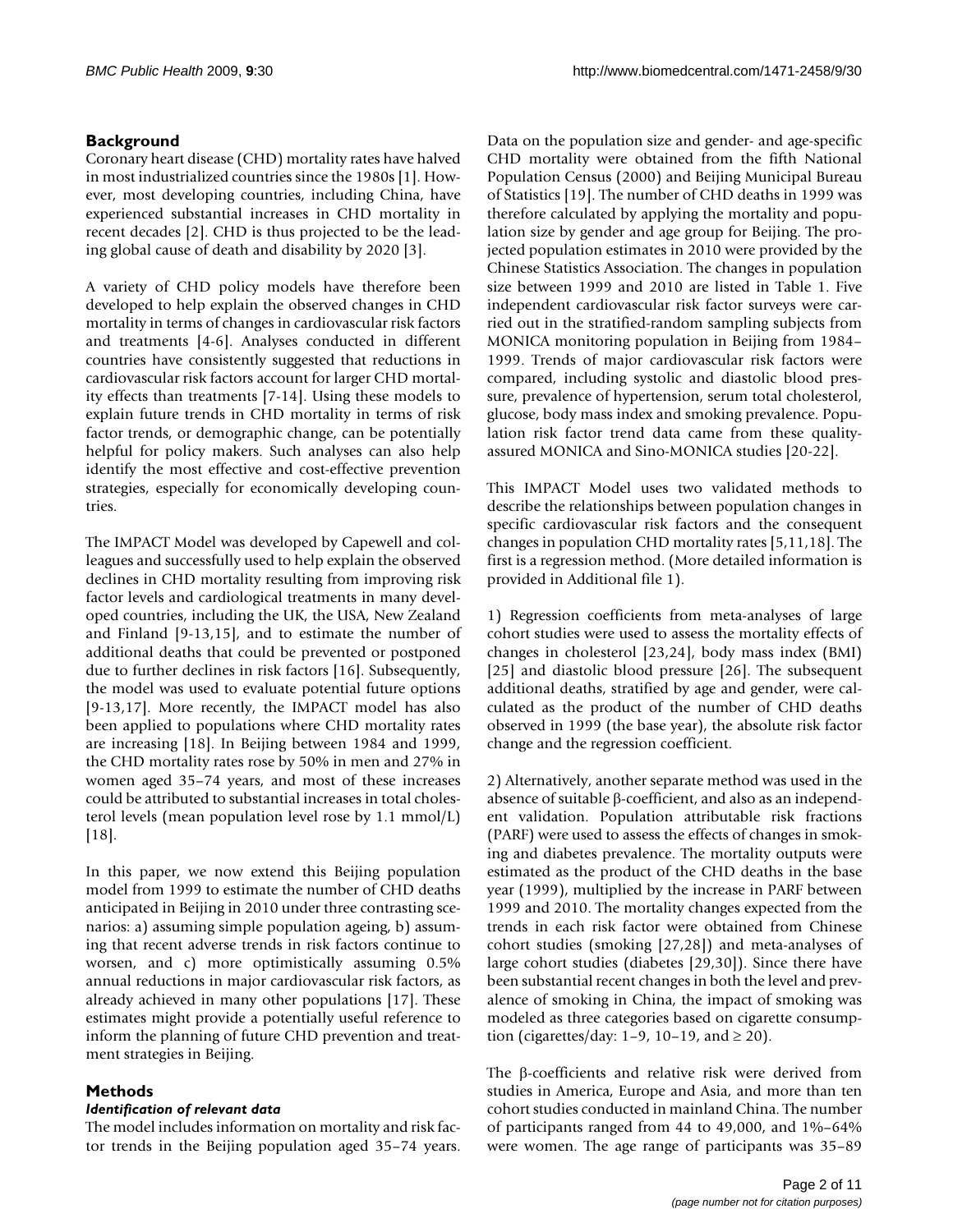| Groups             | 1999      | 2010      | % population increase |
|--------------------|-----------|-----------|-----------------------|
| Men                |           |           |                       |
| $35 - 44$          | 1,402,305 | 1,330,195 | $-5.1$                |
| $45 - 54$          | 899,529   | 1,351,654 | 50.3                  |
| $55 - 64$          | 506,847   | 841,221   | 66.0                  |
| $65 - 74$          | 410,002   | 426,058   | 3.9                   |
| <b>Total men</b>   | 3,218,683 | 3,949,128 | 22.7                  |
|                    |           |           |                       |
| Women              |           |           |                       |
| $35 - 44$          | 1,249,534 | 1,134,015 | $-9.2$                |
| $45 - 54$          | 883,857   | 1,258,104 | 42.3                  |
| $55 - 64$          | 557,514   | 875,272   | 57.0                  |
| $65 - 74$          | 412,808   | 499,409   | $21.0$                |
| <b>Total women</b> | 3,103,715 | 3,766,800 | 21.4                  |
|                    |           |           |                       |
| Men & Women        | 6,322,396 | 7,715,928 | 22.0                  |

<span id="page-2-0"></span>**Table 1: Gender- and age-specific population sizes in Beijing in 1999 and projections to 2010**

years old, and the duration of follow-up was from 3.0 to 21.2 years (see Additional file [1](#page-9-17)).

#### *Estimating the number of CHD deaths in 2010*

### *Scenario 1: Simply assuming population ageing between 1999 and 2010*

The deaths expected in 2010 were calculated by indirect age standardization, applying the age-specific death rates in 1999 to the 2010 projected population. This therefore assumed no change in age and gender-specific CHD mortality rates between 1999 and 2010.

# *Scenario 2: Continuation in recent risk factor trends between 1999 and 2010*

All the major risk factors (smoking prevalence, total cholesterol level and diastolic blood pressure) showed upward trends for both genders from 1984 to 1999, except for smoking prevalence in women, as measured in quality-assured MONICA and Sino-MONICA studies, and serial national surveys [\[20](#page-9-14)[-22](#page-10-0)]. In this scenario, we therefore assumed that the recent trends in risk factor levels observed in Beijing population between 1984–1999 simply continued at the same relative rates until 2010. In the absence of detailed trend data in the elderly, we conservatively assumed that the risk factor changes in the older population aged 65–74 years rose at only half the rate of the increases seen in younger age groups [\[17](#page-9-11)]. The observed risk factor levels in 1999 and those projected in 2010 among subjects aged 35–64 years are detailed in Table [2.](#page-3-0)

# *Scenario 3: Optimistically assuming 0.5% annual risk factor reductions between 1999 and 2010*

Similar calculations were then performed, more optimistically assuming 0.5% annual reductions in cholesterol, diastolic blood pressure, BMI and diabetes prevalence in both genders. Similar rates of reduction have been achieved in other rapidly industrializing populations, e.g. Poland, the Czech Republic and Hungary [[31](#page-10-9)]. Smoking prevalence has already fallen in women in Beijing, and it also now appears to be falling nationally in men.

#### *Treatment trends*

All medical and surgical treatment uptakes in the present study were held constant at levels measured in 1999, reflecting current resource constraints. These levels, and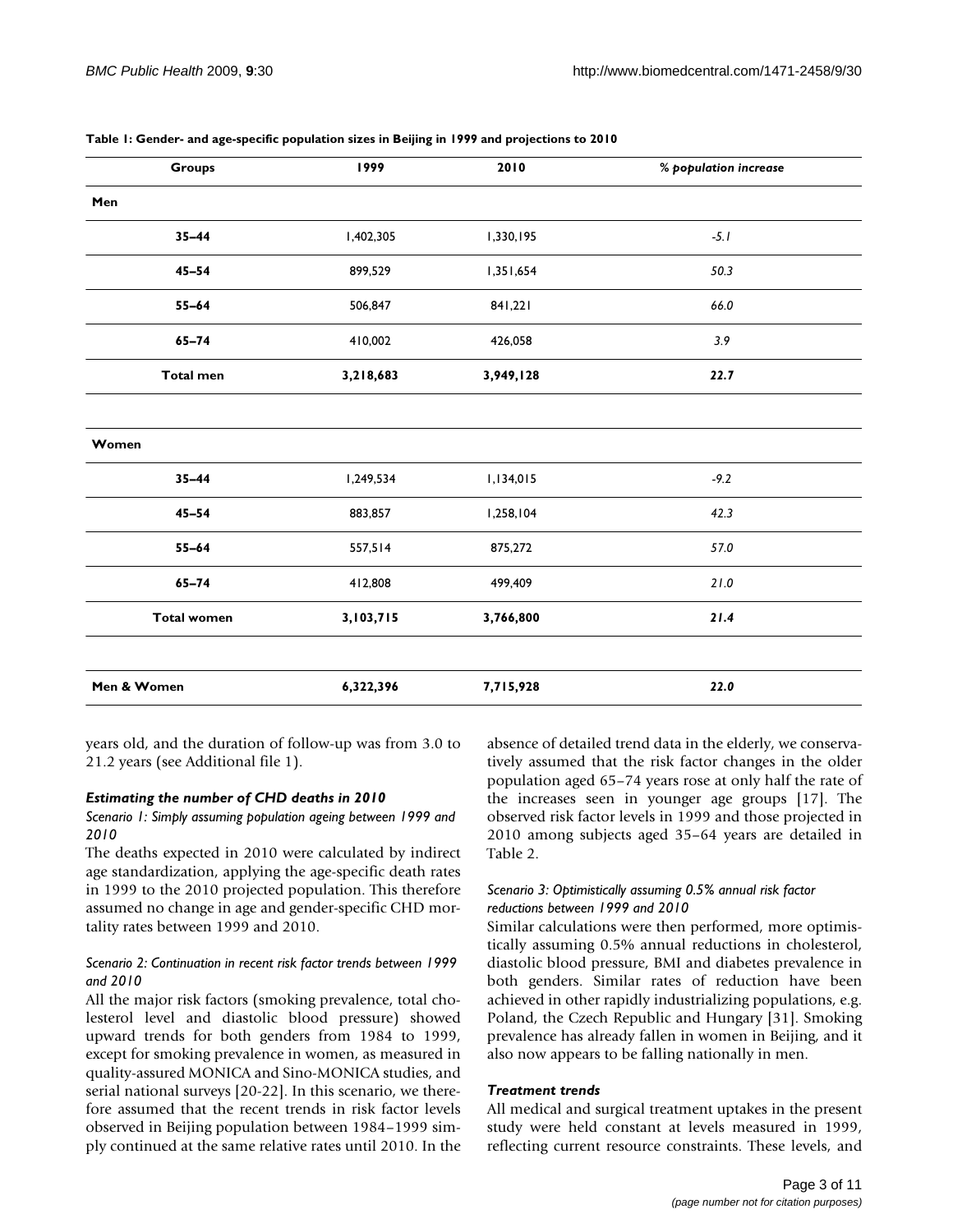| <b>Risk factors</b>                |       | 1999 (baseline) |       |       | 2010 (assuming current trends continue) 2010 (assuming 0.5% annual reductions) |       |
|------------------------------------|-------|-----------------|-------|-------|--------------------------------------------------------------------------------|-------|
|                                    | men   | women           | men   | women | men                                                                            | women |
| Cholesterol (mmol/L)               | 5.3   | 5.3             | 5.8   | 5.9   | 5.0                                                                            | 5.0   |
| <b>Smoking</b> (prevalence)        | 58.0% | 8.9%            | 68.6% | 4.8%  | 52.0%                                                                          | 4.8%+ |
| <b>BMI</b> ( $kg/m2$ )             | 25.1  | 25.1            | 26.8  | 25.1  | 23.8                                                                           | 23.7  |
| <b>Diabetes</b> (prevalence)       | 7.1%  | 7.2%            | 17.2% | 14.4% | 6.7%                                                                           | 6.8%  |
| Diastolic blood pressure<br>(mmHg) | 85.9  | 80.9            | 86.3  | 81.7  | 81.2                                                                           | 76.5  |

<span id="page-3-0"></span>**Table 2: Risk factor levels at 1999 baseline and projections to 2010 for men and women aged 35–64 years\***

BMI indicates body mass index

\* Risk factor changes in the older population aged 65–74 years, where data was generally lacking, were conservatively assumed to rise at half the rate of the increases seen in younger age groups *(data for this age group not shown in table)*.

† Recent trends already represent an annual fall of approximately 0.5%.

the data sources on which they were based, have been described previously [\[18](#page-9-12)].

#### *Sensitivity analysis*

Most model parameters were subject to some uncertainty, with potential overestimation or underestimation of benefit. Sensitivity analyses were therefore performed using the analysis of extremes method [\[5,](#page-9-15)[11\]](#page-9-16). In addition to the 'best' estimate of mortality change, minimum and maximum estimates were also generated using the highest and lowest plausible values for each risk factor.

#### *Study ethics*

This study design and investigation were ethically approved by the ethical committee of Beijing Anzhen Hospital affiliated to the Capital Medical University.

#### **Results**

#### *Changes in the population structure between 1999 and 2010*

The gender- and age-specific characteristics of the population in the base year and final year are summarized in Table [1](#page-2-0). The population size will increase by approximately 23% for men and 22% for women aged 35–74 years. The estimated age-specific percentage increases in the age groups of 35–44, 45–54, 55–64 and 65–74 years between 1999 and 2010 would be -5%, 50%, 66% and 4%, respectively, in men, and -10%, 43%, 57% and 21%, respectively, in women, reflecting current demographic changes in the Beijing population.

#### *Estimated CHD deaths in 2010*

#### *Scenario 1: Simply due to demographic changes*

Simply assuming that the age-specific death rates in 1999 continue to apply to the older population in 2010,

approximately 9,390 CHD deaths would be expected in 2010 (5,565 among men and 3,825 in women, representing overall increases of 24.2% and 31.0% from 1999, respectively).

#### *Scenario 2: Based on the current risk factor trends*

A projection of the recent trends indicated that risk factors would continue to increase from 1999, as detailed in Table [2.](#page-3-0) This would lead to approximately 3,015 extra CHD deaths in 2010, *(minimum estimate 1,922, maximum estimate 4,376*, Figure [1.](#page-4-0) *Black diamond indicates the best estimate, and short bar the minimum and maximum estimates)*. These 3,015 additional deaths would result from approximately 2,265 (75%) attributable to increases in total cholesterol level (from 5.3 mmol/L to 5.8 mmol/L), approximately 510 attributable to an increased prevalence of diabetes (from 7.1% to 15.8%), approximately 140 attributable to increase in BMI (from 25.1 to 26.0), approximately 55 additional deaths attributable to a slight increase in diastolic blood pressure (from 83.5 mmHg to 84.1 mmHg), and approximately 50 attributable to an overall increase in smoking prevalence in men (from 58.0% to 68.6%) but a decrease in women (from 8.9% to 4.8%).

#### *Scenario 3: Optimistic assumption: small reductions in risk factors*

A total of approximately 3,730 CHD deaths *(minimum estimate 2,180, maximum estimate 5,499)* may be prevented or postponed by modest but feasible reductions in each major risk factor. The biggest benefits would come from decreases in the total cholesterol levels, followed by decreases in the mean population diastolic blood pressure and smoking rates (Figure [2.](#page-5-0) *Black diamond indicates the best estimate, and short bar the minimum and maximum estimates*). The specific results are detailed below.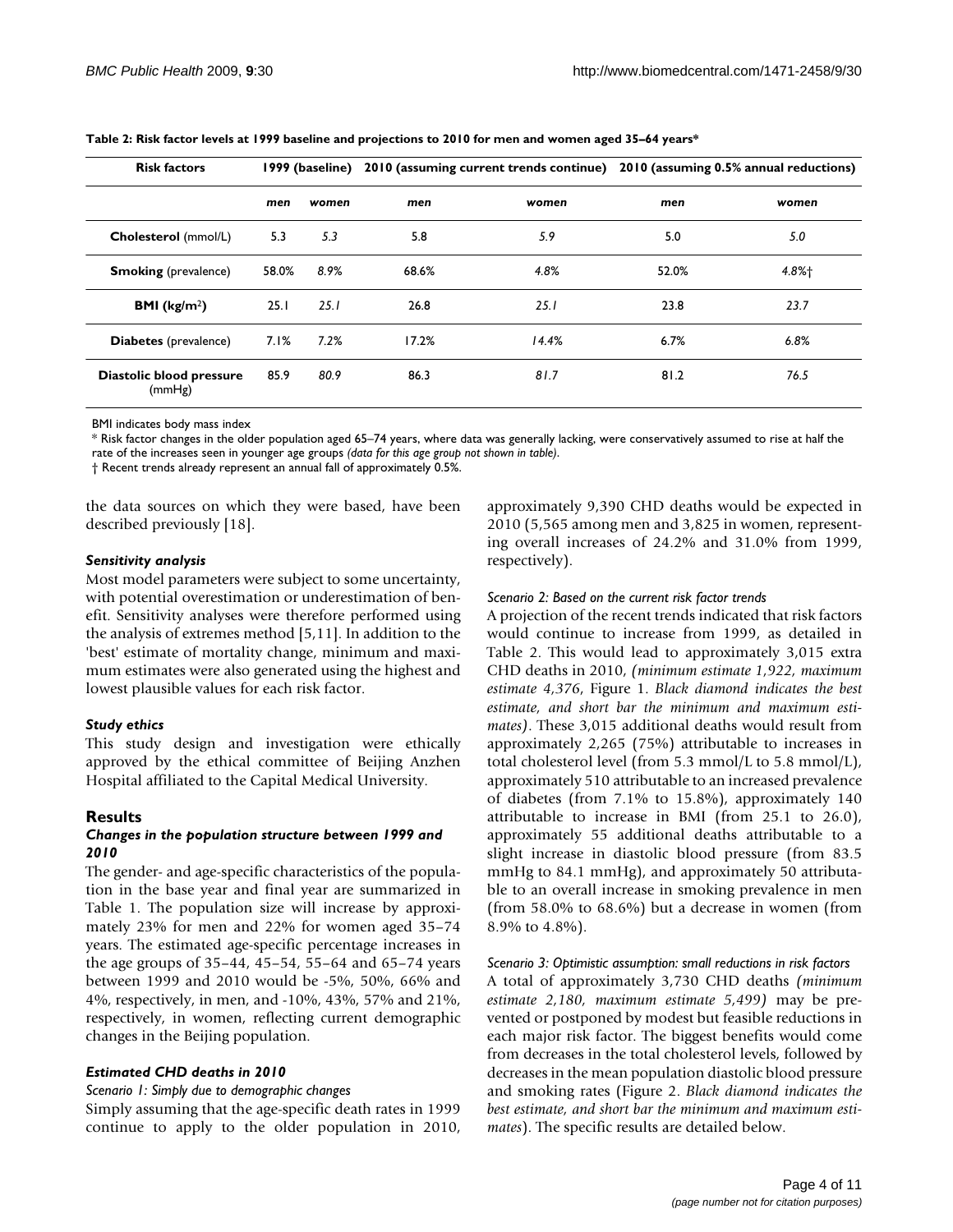<span id="page-4-0"></span>

CHD mortality trends in Beijing 1999–2010: extr **Figure 1** a deaths attributable to increases in risk factors: results of a sensitivity analysis **CHD mortality trends in Beijing 1999–2010: extra deaths attributable to increases in risk factors: results of a sensitivity analysis**.

First, approximately 1,445 fewer deaths *(minimum 705, maximum 2,440)* if the mean population **cholesterol** levels fell from 5.3 mmol/L to 5.0 mmol/L in both men and women.

Second, approximately 510 fewer deaths *(minimum 151, maximum 814)* if the **smoking** rates fell from 58.0% to 52.0% in men and from 8.9% to 4.8% in women.

Third, approximately 215 fewer deaths *(minimum 121, maximum 313)* if the mean population **BMI** fell from 25.1 kg/m<sup>2</sup> to 23.8 kg/m<sup>2</sup> in men and from 25.1 kg/m<sup>2</sup> to 23.7 kg/m2 in women.

Fourth, approximately 125 fewer deaths *(minimum 77, maximum 141)* if the population **diabetes** prevalence fell from 7.1% to 6.7% in men and from 7.2% to 6.8% in women.

Fifth, approximately 1,440 fewer deaths *(minimum 1,126, maximum 1,791)* if the mean population diastolic **blood pressure** level fell from 85.9 mmHg to 81.2 mmHg in men and from 80.9 mmHg to 76.5 mmHg in women.

#### *Mortality changes by age and gender*

Changes in population-based mortality rates during 1999–2010 under the three contrasting scenarios are detailed in Table [3.](#page-7-0) Overall, a larger mortality decrease would be seen in men (approximately 2,355 DPPs) than in women (approximately 1,370 DPPs). In women, the biggest benefits would come from improved cholesterol levels, followed by improved diastolic blood pressure and a decreased smoking rate. Whereas in men, the biggest benefits would come from improved diastolic blood pressure and cholesterol level, followed by improvements in smoking rates (Figure [3.](#page-6-0) *Black diamond indicates the best estimate, and short bar the minimum and maximum estimates*).

More benefits would be gained in the youngest age groups in both genders (Table [3](#page-7-0)).

#### *Sensitivity analyses*

The principal results remained stable in the sensitivity analysis. (Figures [1,](#page-4-0) [2,](#page-5-0) [3,](#page-6-0) [4](#page-8-0). *Black diamond indicates the best estimate, and short bar the minimum and maximum estimates*). Figure [3](#page-6-0) shows the sensitivity analysis for Scenario 3. Thus, irrespective of whether best, minimum or maxi-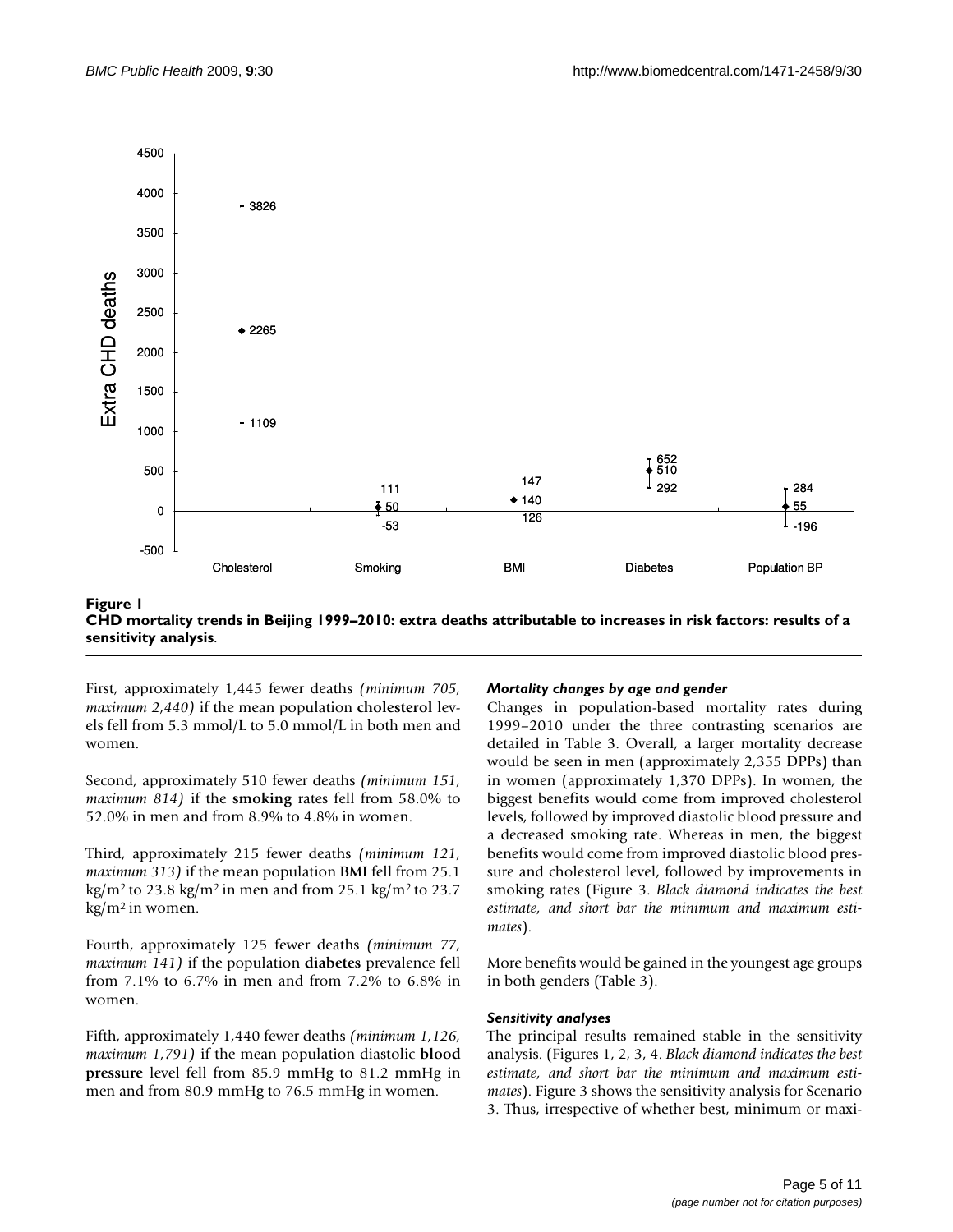<span id="page-5-0"></span>

CHD mortality trends in Beijing 1999–2010: deaths prevented or po ity analysis **Figure 2** stponed by reductions in risk factors: results of a sensitiv-**CHD mortality trends in Beijing 1999–2010: deaths prevented or postponed by reductions in risk factors: results of a sensitivity analysis**.

mum estimates were considered, modest reductions in cholesterol were likely to decrease mortality more than comparable reductions in smoking, diabetes or obesity (Figure [3](#page-6-0)).

# **Discussion**

This study analyzed current trends in risk factor levels and population ageing to estimate the number of CHD deaths expected in the Beijing population by 2010. Compared with 1999, approximately 1,990 additional deaths might be expected simply due to population ageing, representing a 27% increase. Most worryingly, if recent adverse trends in major risk factors also continue, Beijing will experience over 12,000 CHD deaths in 2010, representing a 67% increase. Alternatively, if modest reductions in major risk factors (0.5% per year) were achieved, as in many other countries, these reductions would decrease CHD deaths by approximately 23%, in spite of population ageing (Figure [2\)](#page-5-0).

The impact of population ageing on CHD mortality was very obvious in this study. In 2010, a substantial increase in older people (about 1.4 million more citizens aged 35– 74 years) is expected in Beijing, representing an increase of approximately 22%. Even if the risk factor profiles and

treatments remain as good as they were in 1999, these demographic trends mean that the projected CHD deaths in 2010 will rise above 9,300, representing a 27% increase compared with 1999. The number of elderly women is projected to increase far more substantially than the number of elderly men, resulting in a particularly large mortality burden in women. This gender difference is partly explained by a differential mortality in men from competing causes at earlier ages (mainly due to their very high smoking prevalence) [[32](#page-10-10)[,33](#page-10-11)]. Conversely, CHD deaths in the youngest age groups will decrease due to their decline in population size (attributable to a reduction in the birth rate since 1975) [[34](#page-10-12)].

Although several studies have examined the decline in CHD mortality in Western countries [\[7,](#page-9-5)[9-](#page-9-7)[13](#page-9-8)], very few studies have been conducted in developing countries or in Asia [\[18](#page-9-12),[35,](#page-10-13)[36\]](#page-10-14). Beijing has witnessed a dramatic increase in CHD mortality during recent decades, much of which can be attributed to the rising population cholesterol levels [\[18](#page-9-12)]. Furthermore, the incidence rate of CHD showed a corresponding upward trend in Beijing during 1987 to 1993 [[20](#page-9-14)]. Similarly, the CHD epidemic in Singapore can be largely explained by higher cholesterol levels [\[35](#page-10-13)]. These trends are consistent with the observed changes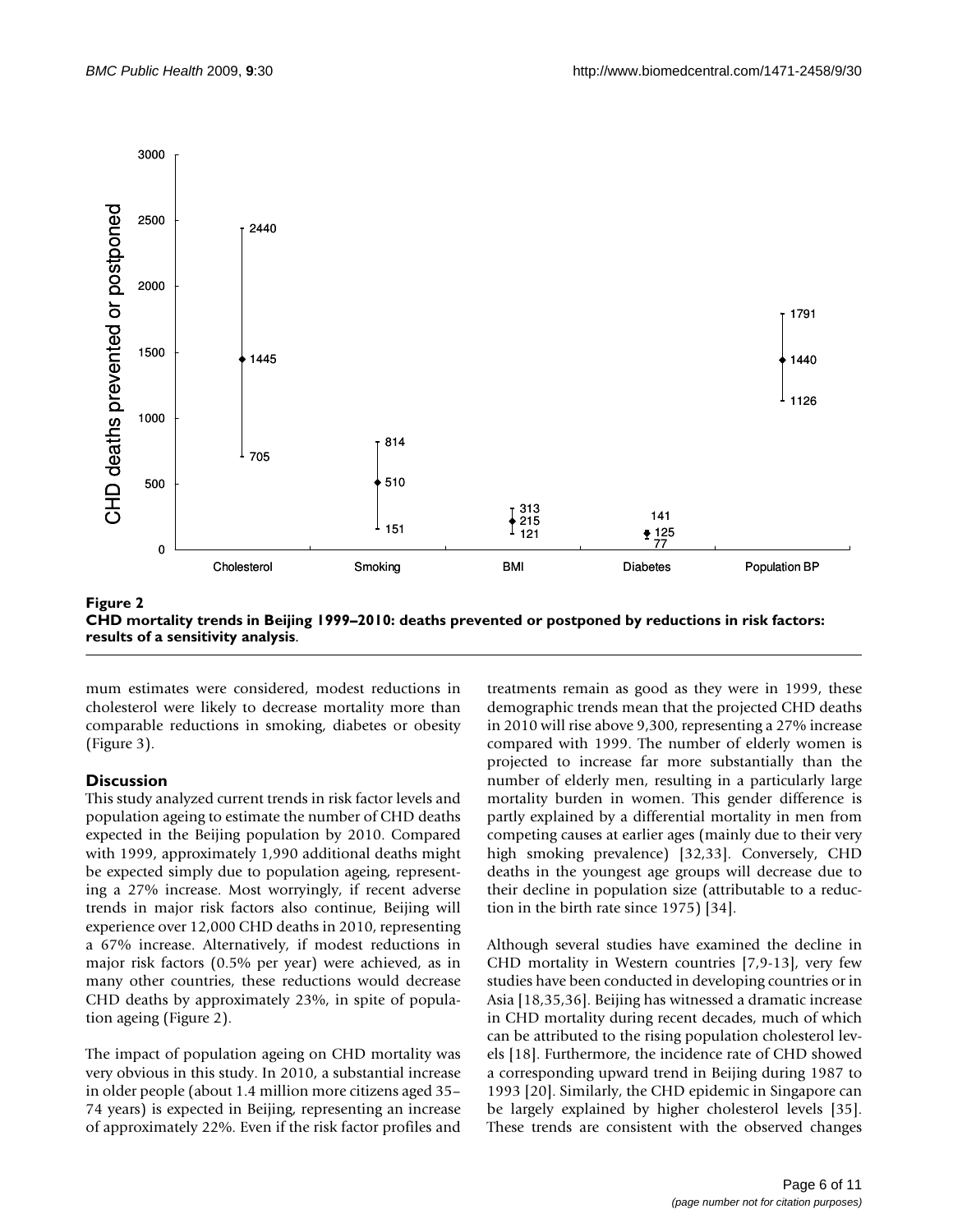<span id="page-6-0"></span>

**Contribution of 0.5% annual reductions in risk factors to the projected CHD death reduction in Beijing by gender, 1999 to 2010: results of a sensitivity analysis**.

from traditional to Western diet [[37\]](#page-10-15), with a higher consumption of dietary saturated fat and lower consumption of polyunsaturated fats, vegetables and carbohydrates [[35](#page-10-13)]. If the recently observed adverse trends in risk factors levels continue in Beijing, there would be 3,000 more deaths annually by 2010 than otherwise expected based on demographic trends (population ageing) alone. Impressively, approximately three-quarters of this increase would reflect increases in total cholesterol levels. In the mid-1980s, cholesterol and obesity levels in Beijing were the lowest among all the MONICA populations [\[38](#page-10-16)]. However, the subsequent massive increases in cardiovascular risk factor levels, especially cholesterol, have resulted in many additional CHD deaths because cholesterol is a particularly powerful CHD risk factor [[18](#page-9-12)[,38](#page-10-16)]. Intriguingly, in Japan, decreasing CHD mortality rates have been reported despite modest increases in the total cholesterol levels and similarly high smoking rates to Beijing. However, the high consumption of cardioprotective oily fish in Japan may have helped to offset the unfavourable effects of other cardiovascular risk factors [\[36\]](#page-10-14). In Beijing, the overall population diastolic blood pressure level increased slightly and made only a small contribution to

the predicted change in CHD mortality. Improvements in hypertension treatment may have contributed [\[18](#page-9-12)[,39](#page-10-17)].

Modest reductions in major risk factors could hugely affect the number of future CHD deaths in Beijing, despite population ageing. Annual 0.5% reductions in major risk factors could result in some 3,730 fewer deaths in 2010, representing a 23% decrease compared with 1999. Effective strategies targeting modifiable risk factors could therefore partly offset the adverse impact of unmodifiable risk factors, the most powerful being age.

Small but powerful risk factor reductions have actually been observed elsewhere [\[17\]](#page-9-11). Similarly modest falls in the smoking rate, cholesterol level and blood pressure have all been achieved in other industrializing populations, such as Poland and the Czech Republic [[31\]](#page-10-9), and thus appear to be feasible in Beijing. Encouragingly, a citywide public smoking ban was enacted in Beijing in 1996, and a nationwide survey confirmed that the smoking rates in China have fallen in recent years [[40\]](#page-10-18). The signing of the Framework Convention on Tobacco Control by the government of China will further promote reductions in smoking. However, reductions in obesity and diabetes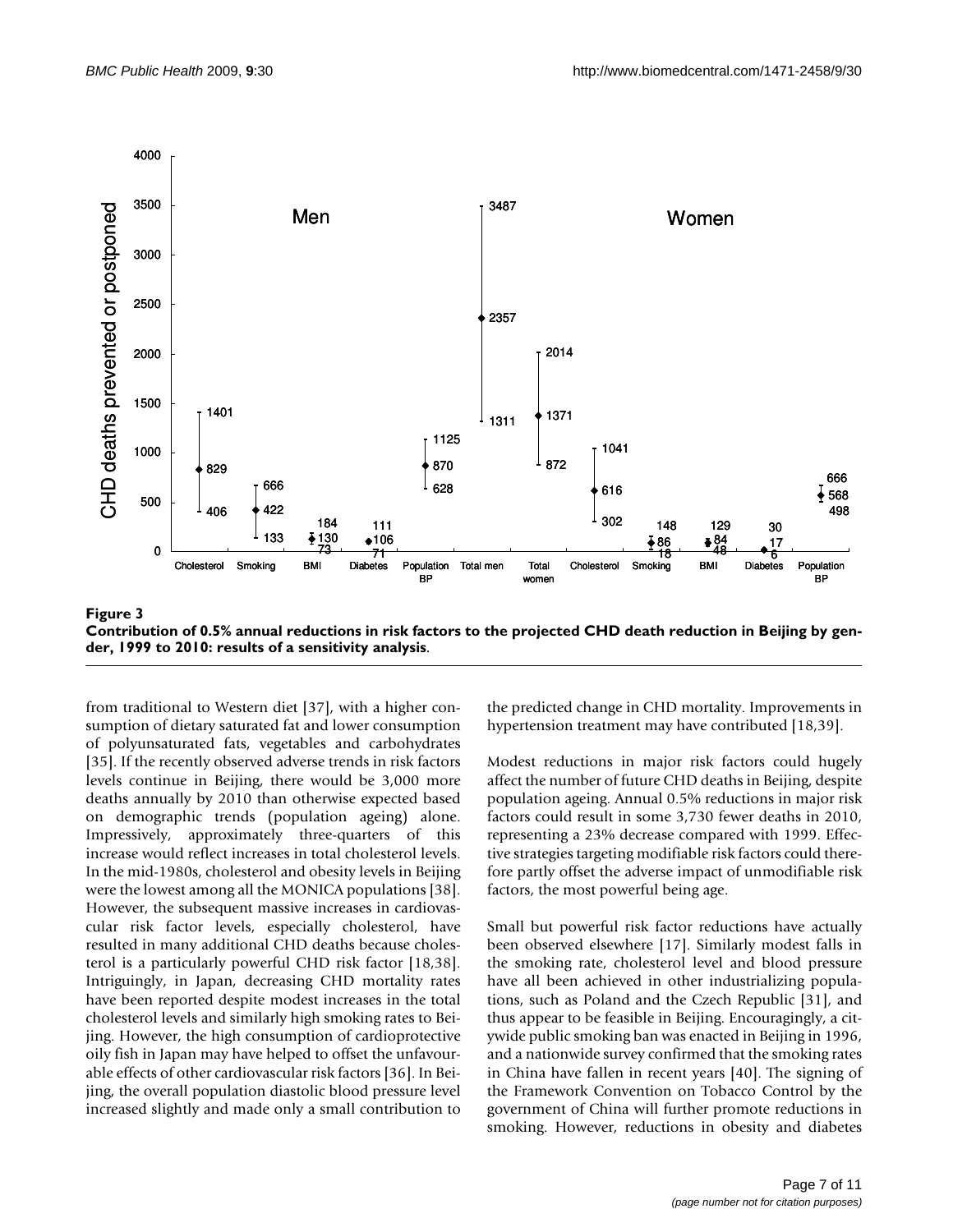| Age groups              | Men                   |                          | Women                 |                          |  |
|-------------------------|-----------------------|--------------------------|-----------------------|--------------------------|--|
|                         | Death rates(1/100000) | % change (%) (1999-2010) | Death rates(1/100000) | % change (%) (1999-2010) |  |
| 35-44 years             |                       |                          |                       |                          |  |
| Rate in 1999            | 31.6                  | ÷.                       | 7.9                   | ÷.                       |  |
| i) Current trend        | 40.4                  | 27.8                     | 7.8                   | $-1.3$                   |  |
| ii) 0.5% reduction      | 14.7                  | $-53.5$                  | 3.9                   | $-50.6$                  |  |
| 45-54 years             |                       |                          |                       |                          |  |
| Rate in 1999            | 71.1                  | $\blacksquare$           | 27.0                  | $\blacksquare$           |  |
| i) Current trend        | 103.8                 | 46.0                     | 38.9                  | 44.1                     |  |
| ii) 0.5% reduction      | 43.3                  | $-39.1$                  | 18.0                  | $-33.3$                  |  |
| 55-64 years             |                       |                          |                       |                          |  |
| Rate in 1999            | 207.2                 | ÷.                       | 135.1                 | $\blacksquare$           |  |
| i) Current trend        | 293.4                 | 41.6                     | 204.5                 | 51.4                     |  |
| ii) 0.5% reduction      | 137.2                 | $-33.8$                  | 92.5                  | $-31.5$                  |  |
| 65-74 years             |                       |                          |                       |                          |  |
| Rate in 1999            | 572.2                 | $\blacksquare$           | 442.6                 | $\overline{\phantom{a}}$ |  |
| i) Current trend        | 601.6                 | 5.1                      | 613.7                 | 39.6                     |  |
| ii) 0.5% reduction      | 298.8                 | $-47.8$                  | 274.9                 | $-37.9$                  |  |
|                         |                       |                          |                       |                          |  |
| <b>TOTAL</b> (all ages) |                       |                          |                       |                          |  |
| Rate in 1999            | 139.2                 | $\blacksquare$           | 94.0                  | $\blacksquare$           |  |
| i) Current trend        | 176.5                 | 26.8                     | 144.2                 | 53.4                     |  |
| ii) 0.5% reduction      | 81.2                  | $-41.7$                  | 65.1                  | $-30.7$                  |  |

<span id="page-7-0"></span>**Table 3: Gender- and age-specific changes in population-based mortality rates during 1999–2010 with current risk factor trends or 0.5% annual reductions in each risk factor**

Positive value indicates an increase in mortality, and negative value a decrease.

appear more challenging to achieve, with adverse trends continuing in the USA and Western Europe [\[41\]](#page-10-19). Furthermore, even if the proposed modest reductions in smoking and blood pressure were actually achieved by 2010, the levels in Beijing would remain higher than in most other countries [\[12](#page-9-18),[17](#page-9-11)[,38](#page-10-16)[,42](#page-10-20)]. There is clearly a need for further,

more substantial reductions in smoking and blood pressure levels. Such declines would be expected to greatly reduce the burden of CHD [\[43](#page-10-21)].

This modeling work can provide useful information, promote evidence-based health policy making, and improve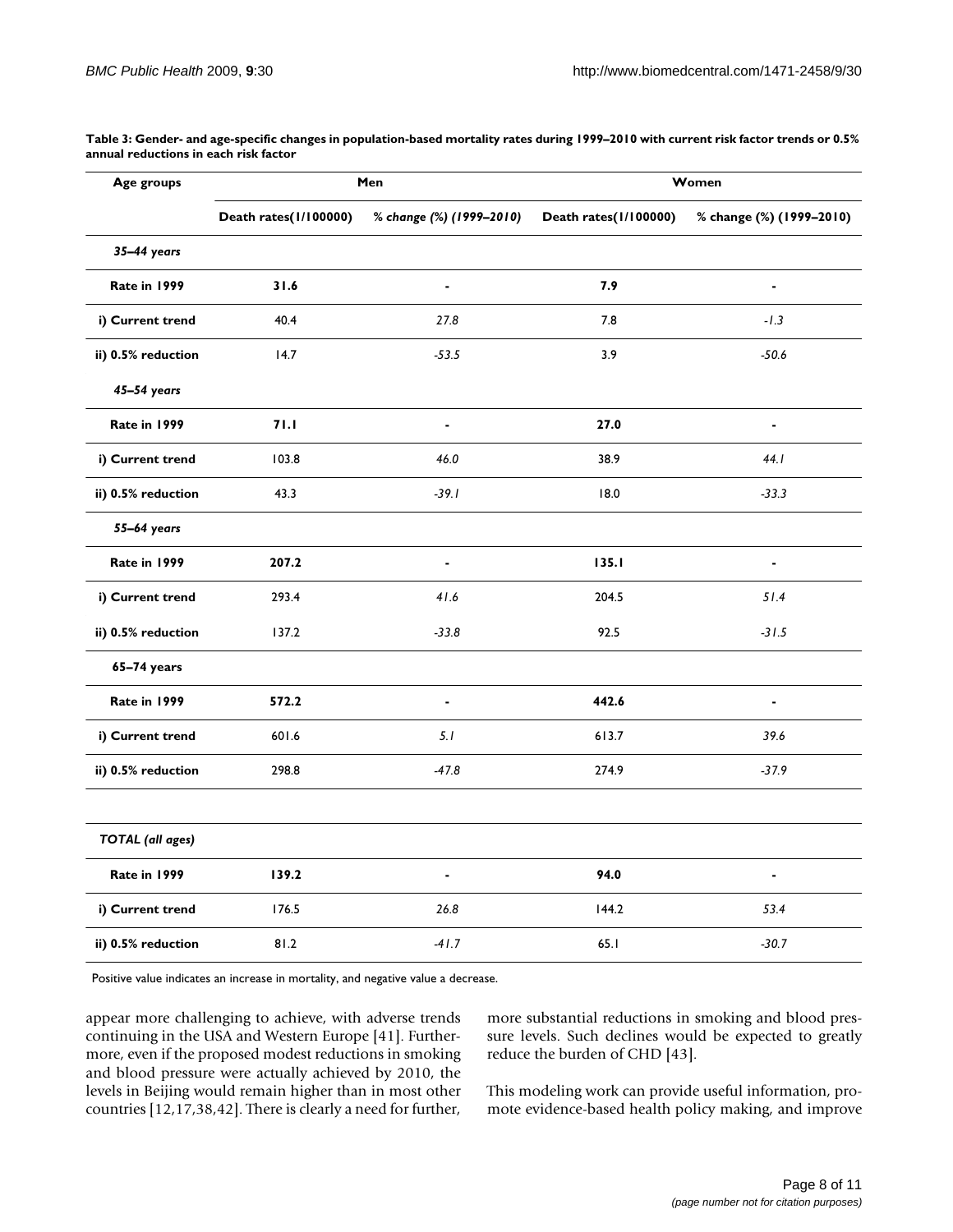<span id="page-8-0"></span>

**Summary of observed CHD deaths in 1999 and projections to 2010 under the three contrasting scenarios: results of a sensitivity analysis**.

the effectiveness of prevention strategies. Our study results showed that there is substantial potential benefit from reductions in major cardiovascular risk factors by modifying lifestyle, even with the growing and ageing population. The achievable interventions targeting these major risk factors could produce substantial declines of coronary mortality, as already achieved elsewhere [\[44](#page-10-22)].

Like any forecasting tool, this study has a number of strengths including the use of a transparent modelling methodology previously replicated in a range of populations. It also contains a number of limitations. Firstly, it considers only mortality, but not years of life lost or morbidity. Life expectancy or life-years gained should be included in future versions of this model [\[43](#page-10-21),[45,](#page-10-23)[46\]](#page-10-24). Secondly, potential interactions among risk factors and potential lag effects were not considered in this comparatively simple, cell-based model. Thus, four important assumptions were made in the model. Firstly, that by using independent coefficients from multivariate analyses, reducing one risk factor would not affect another one. In reality, multiplicative interactions between various risk factors may further decrease the CHD risk [\[47](#page-10-25)]. Secondly, assuming an immediate CHD mortality benefit from risk factor modifications. In reality, delay might be surprisingly short. Thus, the relative risk of CHD death declines by approximately 37% at 1 year after quitting smoking [[48](#page-10-26)]. Furthermore, the surprisingly rapid CHD mortality reversals seen in Poland, Hungary and the Czech Republic [attributed to dietary changes] have recently been mirrored in communities adopting smoke-free legislation [[49](#page-10-27)[-51](#page-10-28)]. Thirdly, we considered only CHD deaths, not "competing causes" [[52\]](#page-10-29). However, reductions in major risk factors would actually decrease deaths from other non-CHD causes, such as diabetes and common cancers [[53](#page-10-30)]. Fourthly, the treatment uptakes in 2010 were assumed to remain constant at levels measured in 1999. In fact, more substantial improvements may be anticipated [[18,](#page-9-12)[54\]](#page-10-31). Our model estimates should therefore not be viewed as precise projections, but are usefully indicative of the changes in CHD mortality rates which might be expected under our three alternative scenarios.

# **Conclusion**

In conclusion, without specific interventions, a substantial increase in CHD deaths in Beijing is likely to occur. This will reflect worsening risk factors compounded by population ageing. However, modest, but eminently achievable, improvements in major risk factors could actually decrease the CHD burden. Future prevention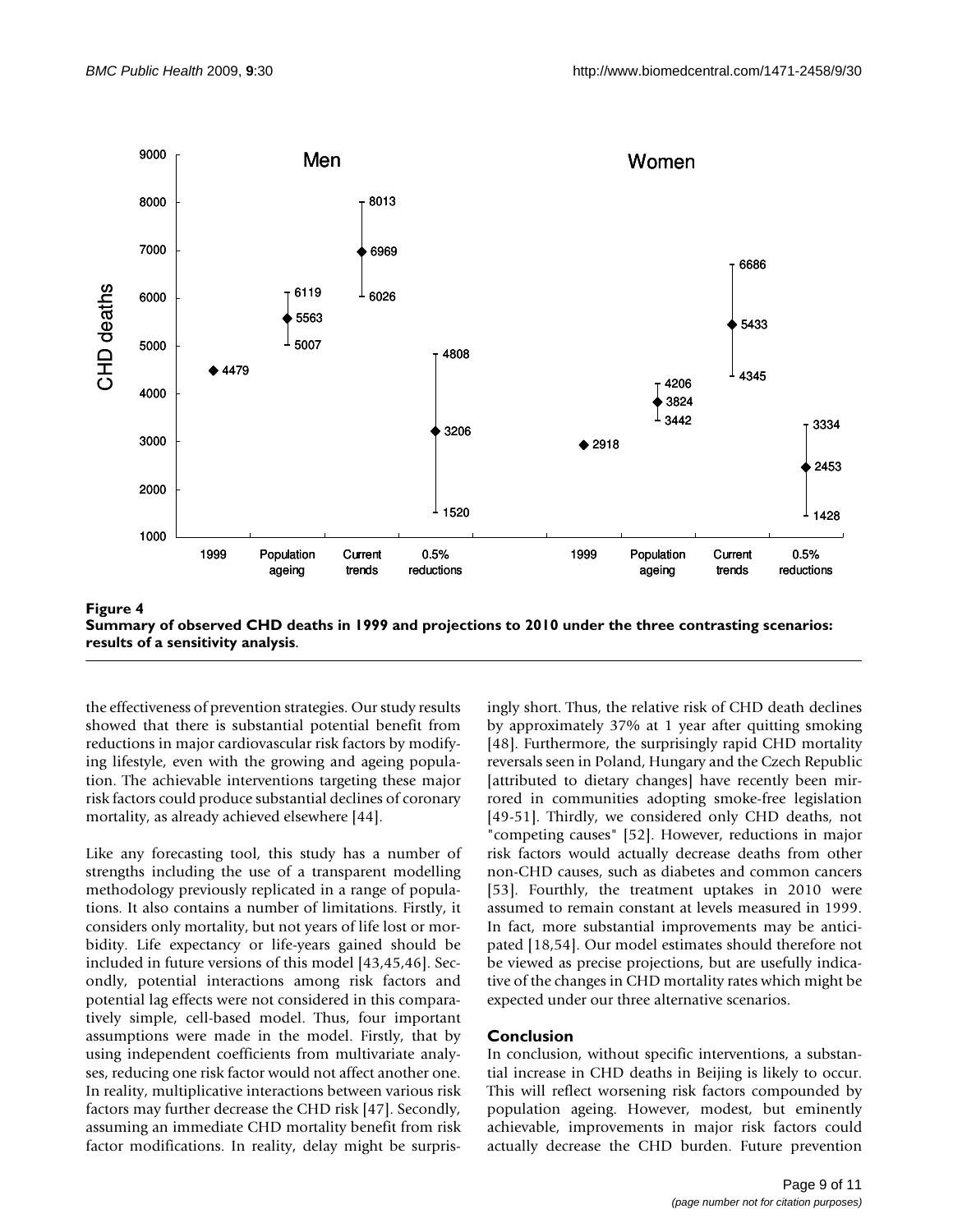strategies clearly need to be substantially strengthened. Furthermore, these results may be cautiously generalizable to other middle income countries addressing their own cardiovascular disease epidemics.

# **Abbreviations**

CHD: Coronary heart disease

#### **Competing interests**

The authors declare that they have no competing interests.

#### **Authors' contributions**

JC contributed to the conception and design, acquisition of data, analysis and interpretation of data, drafted and wrote the paper. DZ contributed to the conception and design, acquisition of data, analysis and interpretation of data, critical revision of this paper for important intellectual content, obtaining funding, administrative support and supervision. ZCZ contributed to the acquisition of data, critical revision of this paper for important intellectual content and technical support. JAC contributed to the conception and design, analysis and interpretation of data, critical revision of this paper for important intellectual content and supervision. JL contributed to the acquisition of data, critical revision of this paper for important intellectual content and technical support. WW contributed to the acquisition of data, critical revision of this paper for important intellectual content and technical support. JYS contributed to the acquisition of data, analysis and interpretation of data and technical support. SC contributed to the conception and design, obtaining funding and supervision, analysis and interpretation of data, drafting of this paper, and critical revision of this paper for important intellectual content.

All authors read and approved the final manuscript.

# **Additional material**

#### <span id="page-9-17"></span>**Additional file 1**

*Supplementary Appendix. Calculation of CHD mortality resulting from change in a specific risk factor: -coefficient and relative risk values.* Click here for file [\[http://www.biomedcentral.com/content/supplementary/1471-](http://www.biomedcentral.com/content/supplementary/1471-2458-9-30-S1.doc)

2458-9-30-S1.doc]

#### **Acknowledgements**

This study was funded by a China/WHO project. We thank Yanna Jia and Yan Li for their contribution to the data acquisition.

JC, DZ, ZCZ, JL, WW and JYS were employed by Beijing Institute of Heart, Lung & Blood Vessel Diseases, Beijing Anzhen Hospital affiliated to the Capital Medical University, Beijing, China

JAC was employed by Institute of Health and Society, Newcastle University, Newcastle, UK

SC was employed by University of Liverpool, Liverpool, UK.

#### **References**

- <span id="page-9-0"></span>1. Tunstall-Pedoe H, Kuulasmaa K, Mahonen M, Tolonen H, Ruokokoski E, Amouyel P: **[Contribution of trends in survival and coronary](http://www.ncbi.nlm.nih.gov/entrez/query.fcgi?cmd=Retrieve&db=PubMed&dopt=Abstract&list_uids=10334252)event rates to changes in coronary heart disease mortality: [10-year results from 37 WHO MONICA project populations.](http://www.ncbi.nlm.nih.gov/entrez/query.fcgi?cmd=Retrieve&db=PubMed&dopt=Abstract&list_uids=10334252) Monitoring trends and determinants in cardiovascular dis[ease.](http://www.ncbi.nlm.nih.gov/entrez/query.fcgi?cmd=Retrieve&db=PubMed&dopt=Abstract&list_uids=10334252)** *Lancet* 1999, **353:**1547-1557.
- <span id="page-9-1"></span>2. Beaglehole R: **[Global cardiovascular disease prevention: time](http://www.ncbi.nlm.nih.gov/entrez/query.fcgi?cmd=Retrieve&db=PubMed&dopt=Abstract&list_uids=11530175) [to get serious.](http://www.ncbi.nlm.nih.gov/entrez/query.fcgi?cmd=Retrieve&db=PubMed&dopt=Abstract&list_uids=11530175)** *Lancet* 2001, **358:**661-663.
- <span id="page-9-2"></span>3. Murray CJ, Lopez AD: **[Mortality by cause for eight regions of](http://www.ncbi.nlm.nih.gov/entrez/query.fcgi?cmd=Retrieve&db=PubMed&dopt=Abstract&list_uids=9142060) [the world: Global Burden of Disease Study.](http://www.ncbi.nlm.nih.gov/entrez/query.fcgi?cmd=Retrieve&db=PubMed&dopt=Abstract&list_uids=9142060)** *Lancet* 1997, **349:**1269-1276.
- <span id="page-9-3"></span>4. Weinstein MC, Coxson PG, Williams LW, Pass TM, Stason WB, Goldman L: **[Forecasting coronary heart disease incidence,](http://www.ncbi.nlm.nih.gov/entrez/query.fcgi?cmd=Retrieve&db=PubMed&dopt=Abstract&list_uids=3661794) [mortality, and cost: the Coronary Heart Disease Policy](http://www.ncbi.nlm.nih.gov/entrez/query.fcgi?cmd=Retrieve&db=PubMed&dopt=Abstract&list_uids=3661794) [Model.](http://www.ncbi.nlm.nih.gov/entrez/query.fcgi?cmd=Retrieve&db=PubMed&dopt=Abstract&list_uids=3661794)** *Am J Public Health* 1987, **77:**1417-1426.
- <span id="page-9-15"></span>5. Critchley JA, Capewell S: **[Why model coronary heart disease?](http://www.ncbi.nlm.nih.gov/entrez/query.fcgi?cmd=Retrieve&db=PubMed&dopt=Abstract&list_uids=11785992)** *Eur Heart J* 2002, **23:**110-116.
- <span id="page-9-4"></span>6. Unal B, Capewell S, Critchley JA: **[Coronary heart disease policy](http://www.ncbi.nlm.nih.gov/entrez/query.fcgi?cmd=Retrieve&db=PubMed&dopt=Abstract&list_uids=16919155) [models: a systematic review.](http://www.ncbi.nlm.nih.gov/entrez/query.fcgi?cmd=Retrieve&db=PubMed&dopt=Abstract&list_uids=16919155)** *BMC Public Health* 2006, **6:**213.
- <span id="page-9-5"></span>7. Hunink MG, Goldman L, Tosteson AN, Mittleman MA, Goldman PA, Williams LW, Tsevat J, Weinstein MC: **[The recent decline in mor](http://www.ncbi.nlm.nih.gov/entrez/query.fcgi?cmd=Retrieve&db=PubMed&dopt=Abstract&list_uids=9032159)[tality from coronary heart disease, 1980–1990. The effect of](http://www.ncbi.nlm.nih.gov/entrez/query.fcgi?cmd=Retrieve&db=PubMed&dopt=Abstract&list_uids=9032159) [secular trends in risk factors and treatment.](http://www.ncbi.nlm.nih.gov/entrez/query.fcgi?cmd=Retrieve&db=PubMed&dopt=Abstract&list_uids=9032159)** *JAMA* 1997, **277:**535-542.
- 8. Beaglehole R: **[Medical management and the decline in mortal](http://www.ncbi.nlm.nih.gov/entrez/query.fcgi?cmd=Retrieve&db=PubMed&dopt=Abstract&list_uids=2867803)[ity from coronary heart disease.](http://www.ncbi.nlm.nih.gov/entrez/query.fcgi?cmd=Retrieve&db=PubMed&dopt=Abstract&list_uids=2867803)** *BMJ* 1986, **292:**33-35.
- <span id="page-9-7"></span>9. Capewell S, Beaglehole R, Seddon M, McMurray J: **[Explanation for](http://www.ncbi.nlm.nih.gov/entrez/query.fcgi?cmd=Retrieve&db=PubMed&dopt=Abstract&list_uids=11004141) [the decline in coronary heart disease mortality rates in](http://www.ncbi.nlm.nih.gov/entrez/query.fcgi?cmd=Retrieve&db=PubMed&dopt=Abstract&list_uids=11004141) [Auckland, New Zealand, between 1982 and 1993.](http://www.ncbi.nlm.nih.gov/entrez/query.fcgi?cmd=Retrieve&db=PubMed&dopt=Abstract&list_uids=11004141)** *Circulation* 2000, **102:**1511-1516.
- 10. Capewell S, Morrison CE, McMurray JJ: **[Contribution of modern](http://www.ncbi.nlm.nih.gov/entrez/query.fcgi?cmd=Retrieve&db=PubMed&dopt=Abstract&list_uids=10092564) [cardiovascular treatment and risk factor changes to the](http://www.ncbi.nlm.nih.gov/entrez/query.fcgi?cmd=Retrieve&db=PubMed&dopt=Abstract&list_uids=10092564) decline in coronary heart disease mortality in Scotland [between 1975 and 1994.](http://www.ncbi.nlm.nih.gov/entrez/query.fcgi?cmd=Retrieve&db=PubMed&dopt=Abstract&list_uids=10092564)** *Heart* 1999, **81:**380-386.
- <span id="page-9-16"></span>11. Unal B, Critchley JA, Capewell S: **[Explaining the decline in coro](http://www.ncbi.nlm.nih.gov/entrez/query.fcgi?cmd=Retrieve&db=PubMed&dopt=Abstract&list_uids=14993137)[nary heart disease mortality in England and Wales between](http://www.ncbi.nlm.nih.gov/entrez/query.fcgi?cmd=Retrieve&db=PubMed&dopt=Abstract&list_uids=14993137) [1981 and 2000.](http://www.ncbi.nlm.nih.gov/entrez/query.fcgi?cmd=Retrieve&db=PubMed&dopt=Abstract&list_uids=14993137)** *Circulation* 2004, **109:**1101-1107.
- <span id="page-9-18"></span>12. Bennett K, Kabir Z, Unal B, Shelley E, Critchley J, Perry I, Feely J, Capewell S: **[Explaining the recent decrease in coronary heart](http://www.ncbi.nlm.nih.gov/entrez/query.fcgi?cmd=Retrieve&db=PubMed&dopt=Abstract&list_uids=16537349) [disease mortality rates in Ireland, 1985–2000.](http://www.ncbi.nlm.nih.gov/entrez/query.fcgi?cmd=Retrieve&db=PubMed&dopt=Abstract&list_uids=16537349)** *J Epidemiol Community Health* 2006, **60:**322-327.
- <span id="page-9-8"></span>13. Laatikainen T, Critchley J, Vartiainen E, Salomaa V, Ketonen M, Capewell S: **[Explaining the decline in coronary heart disease](http://www.ncbi.nlm.nih.gov/entrez/query.fcgi?cmd=Retrieve&db=PubMed&dopt=Abstract&list_uids=16150890) [mortality in Finland between 1982 and 1997.](http://www.ncbi.nlm.nih.gov/entrez/query.fcgi?cmd=Retrieve&db=PubMed&dopt=Abstract&list_uids=16150890)** *Am J Epidemiol* 2005, **162:**764-773.
- <span id="page-9-6"></span>14. Goldman L, Cook EF: **[The decline in ischemic heart disease](http://www.ncbi.nlm.nih.gov/entrez/query.fcgi?cmd=Retrieve&db=PubMed&dopt=Abstract&list_uids=6388454) [mortality rates. An analysis of the comparative effects of](http://www.ncbi.nlm.nih.gov/entrez/query.fcgi?cmd=Retrieve&db=PubMed&dopt=Abstract&list_uids=6388454) [medical interventions and changes in lifestyle.](http://www.ncbi.nlm.nih.gov/entrez/query.fcgi?cmd=Retrieve&db=PubMed&dopt=Abstract&list_uids=6388454)** *Ann Intern Med* 1984, **101:**825-836.
- <span id="page-9-9"></span>15. Ford ES, Ajani UA, Croft JB, Critchley JA, Labarthe DR, Kottke TE, Giles WH, Capewell S: **[Explaining the decrease in U.S. deaths](http://www.ncbi.nlm.nih.gov/entrez/query.fcgi?cmd=Retrieve&db=PubMed&dopt=Abstract&list_uids=17554120) [from coronary disease, 1980–2000.](http://www.ncbi.nlm.nih.gov/entrez/query.fcgi?cmd=Retrieve&db=PubMed&dopt=Abstract&list_uids=17554120)** *N Engl J Med* 2007, **356:**2388-2398.
- <span id="page-9-10"></span>16. Critchley J, Capewell S: **[Substantial potential for reductions in](http://www.ncbi.nlm.nih.gov/entrez/query.fcgi?cmd=Retrieve&db=PubMed&dopt=Abstract&list_uids=12646537) [coronary heart disease mortality in the UK through changes](http://www.ncbi.nlm.nih.gov/entrez/query.fcgi?cmd=Retrieve&db=PubMed&dopt=Abstract&list_uids=12646537) [in risk factor levels.](http://www.ncbi.nlm.nih.gov/entrez/query.fcgi?cmd=Retrieve&db=PubMed&dopt=Abstract&list_uids=12646537)** *J Epidemiol Community Health* 2003, **57:**243-247.
- <span id="page-9-11"></span>17. Aslan BU, Critchley JA, Capewell S: **[Small changes in UK cardio](http://www.ncbi.nlm.nih.gov/entrez/query.fcgi?cmd=Retrieve&db=PubMed&dopt=Abstract&list_uids=15939226)[vascular risk factors could halve coronary heart disease mor](http://www.ncbi.nlm.nih.gov/entrez/query.fcgi?cmd=Retrieve&db=PubMed&dopt=Abstract&list_uids=15939226)[tality.](http://www.ncbi.nlm.nih.gov/entrez/query.fcgi?cmd=Retrieve&db=PubMed&dopt=Abstract&list_uids=15939226)** *J Clin Epidemiol* 2005, **58:**733-740.
- <span id="page-9-12"></span>18. Critchley J, Liu J, Zhao D, Wang W, Capewell S: **[Explaining the](http://www.ncbi.nlm.nih.gov/entrez/query.fcgi?cmd=Retrieve&db=PubMed&dopt=Abstract&list_uids=15337690) [increase in coronary heart disease mortality in Beijing](http://www.ncbi.nlm.nih.gov/entrez/query.fcgi?cmd=Retrieve&db=PubMed&dopt=Abstract&list_uids=15337690) [between 1984 and 1999.](http://www.ncbi.nlm.nih.gov/entrez/query.fcgi?cmd=Retrieve&db=PubMed&dopt=Abstract&list_uids=15337690)** *Circulation* 2004, **110:**1236-1244.
- <span id="page-9-13"></span>19. **Beijing Municipal Bureau of Statistics** [\[http://](http://www.bjstats.gov.cn) [www.bjstats.gov.cn](http://www.bjstats.gov.cn)]
- <span id="page-9-14"></span>20. Wu ZS, Yao CH, Zhao D, Wu GX, Wang W, Liu J, Zeng ZC, Wu YK: **[Sino-MONICA Project: A collaborative study on trends and](http://www.ncbi.nlm.nih.gov/entrez/query.fcgi?cmd=Retrieve&db=PubMed&dopt=Abstract&list_uids=11157701) [determinants in cardiovascular diseases in China, Part I:](http://www.ncbi.nlm.nih.gov/entrez/query.fcgi?cmd=Retrieve&db=PubMed&dopt=Abstract&list_uids=11157701)**